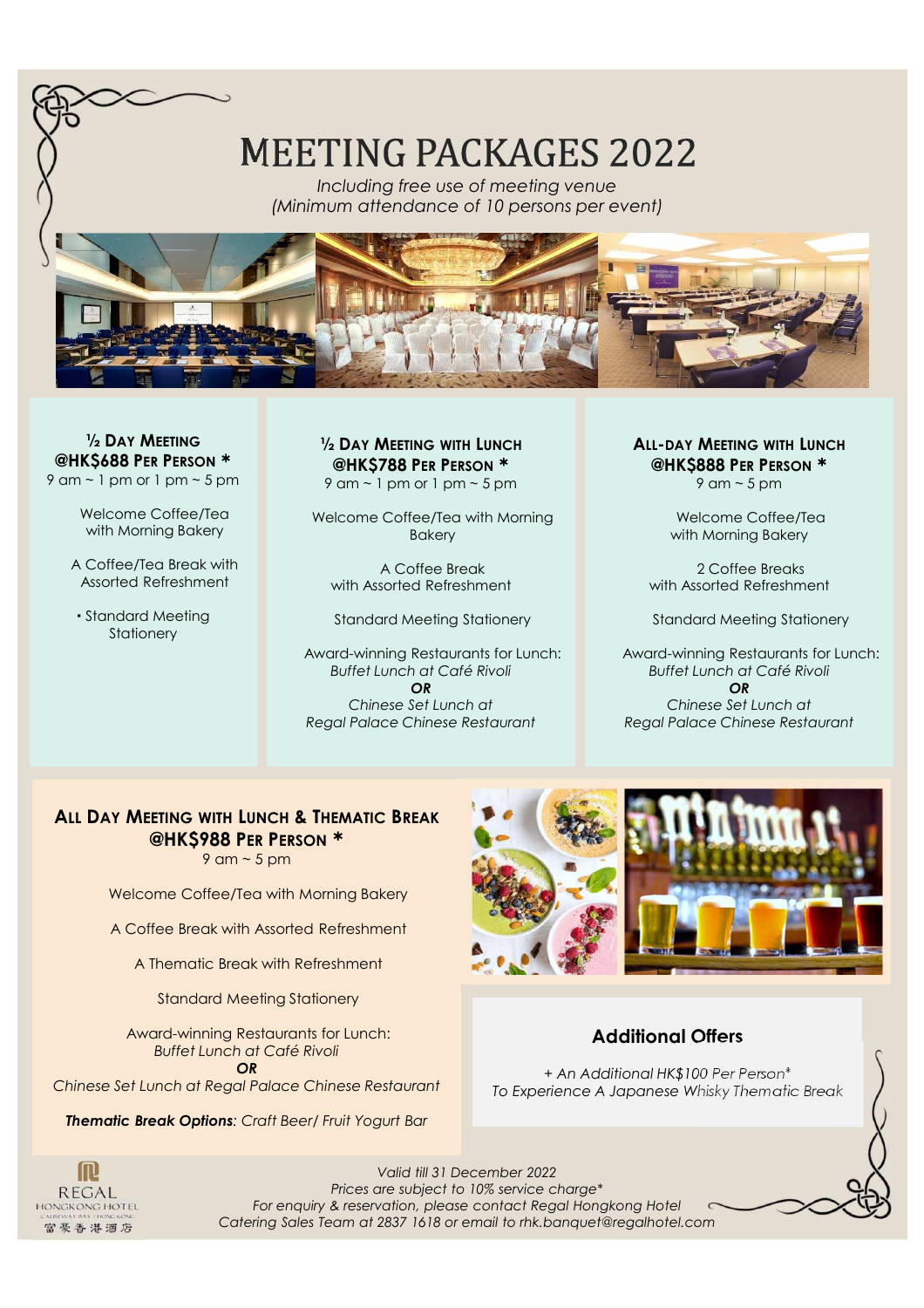

# CHINESE LUNCHEON **MENUS**



#### **MENU A**

豆腐海鮮羮 Thickened Broth with Seafood & Beancurd 三式點心拼盤 Dim-Sum Basket 椒鹽肉排 Deep-fried Spare Ribs with Spicy Salt 薑葱霸王雞 Stewed Chicken with Spring Onion 上湯杞子浸菜芯 Poached Choy Sum with Dates in Supreme Broth XO醬楊州炒飯 Fried Rice in 'Yeung Chow' Style with XO Sauce 生果拼盤 Fresh Fruit Platter

#### **MENU B**

宋嫂鮮魚羹 Thickened Broth with Minced Fish, Egg White and Parsley 三式點心拼盤 Dim-Sum Basket 豉汁龍脷球 Sautéed Sole Fillet in Black Bean Sauce 金獎茶皇燻雞 Smoked Crispy Chicken with Supreme Tea Leaf 雪裡紅鮮竹泡翠瓜 Braised Cucumber with Fresh Bean Curd Sheet and Preserved Vegetable 啫啫鱆魚雞粒飯 Stewed Rice with Dried Octopus and Chicken 美點雙輝(前堆仔,桂花糕) Deep-fried Sesame Dumpling & Osmanthus Pudding

#### **MENU C**

鮮蟹肉粟米羹 Thickened Broth with Crab Meat & Sweet Corn 三式點心拼盤 Dim-Sum Basket 中式牛柳 Sautéed Beef Fillet in Chinese Style 玫瑰豉油雞 Marinated Chicken with Soy Sauce 鮮菇扒西蘭花 Sautéed Broccoli with Mushrooms 菠蘿雞粒炒飯 Fried Rice with Diced Chicken & Pineapple 楊枝甘露 Chilled Sago with Mango & Pomelo

#### **MENU D**

海鮮菠菜羹 Thickened Broth with Seafood & Spinach 三式點心拼盤 Dim-Sum Basket 菠蘿咕嚕肉 Sweet and Sour Pork with Pineapple 脆皮炸子雞 Deep-fried Crispy Chicken 雜菌扒時蔬 Stewed Seasonal Vegetables with Assorted Mushrooms 豉油皇炒麵 Fried Noodles in Supreme Soy Sauce 陳皮紅豆沙 Sweetened Red Bean Cream with Dried Tangerine Peel

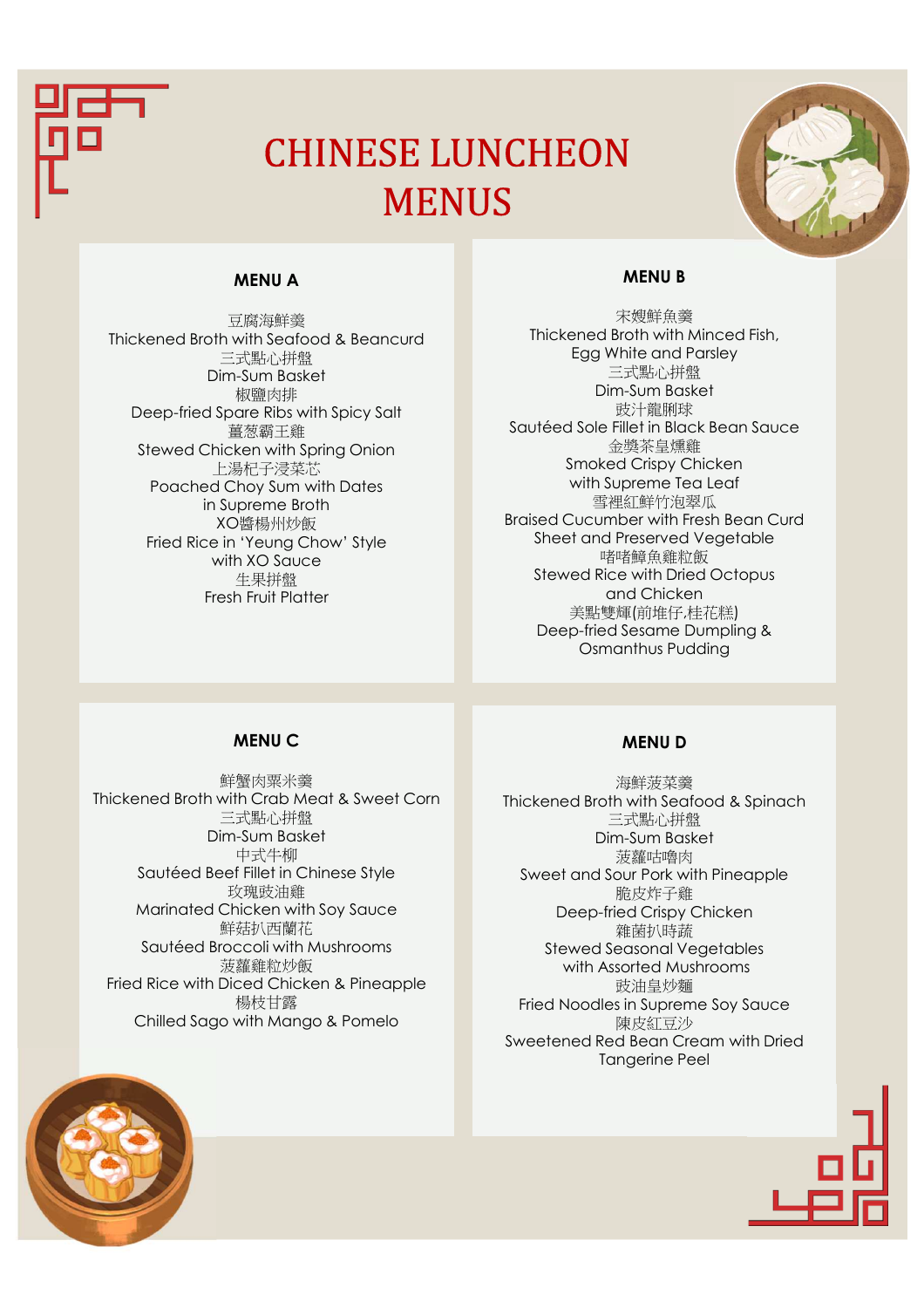

# COFFEE / TEA BREAK REFRESHMENT SELECTION



# **CHOOSE YOUR FAVORITE ITEM(S):**

10-15 persons – 2 items per break 16-30 persons – 3 items per break 31-40 persons – 4 items per break 41 persons or above - 5 items per break

| <b>Breakfast Choices</b><br>$\mathcal{L}^{\mathcal{A}}$ |                               | <b>Mini Vegetable Curry Puffs</b> |                              |
|---------------------------------------------------------|-------------------------------|-----------------------------------|------------------------------|
|                                                         | Croissants                    | <b>TELESCOPE</b>                  | Ham & Egg Sandwich           |
|                                                         | <b>Danish Pastries</b>        | <b>The Second Second</b>          | Fruit Yogurt                 |
|                                                         | <b>Banana Bread</b>           |                                   | Sausage Roll                 |
|                                                         | <b>Mushroom Chicken Pie</b>   |                                   | <b>Assorted Mini Muffins</b> |
|                                                         | Grilled Ham & Cheese Sandwich | ш                                 | Mini Donut                   |
|                                                         |                               |                                   |                              |

# **Savouries**

| $\Box$           | <b>Steamed Pork Dumpling</b>       | П | <b>Baked Chicken Wing in Rosemary Salt</b> |
|------------------|------------------------------------|---|--------------------------------------------|
| $\Box$           | <b>Steamed Vegetable Dumpling</b>  |   | <b>Fish Finger with Tartar Sauce</b>       |
| <b>TELESCOPE</b> | <b>Vegetable Spring Roll</b>       | П | <b>Chicken/ Veggie Quesadillas</b>         |
| О                | <b>Steamed Shrimp Dumpling</b>     | П | Mini Beef Burger                           |
| $\Box$           | <b>Baked Barbecued Pork Pastry</b> | ш | Mini Hot Dog                               |
|                  | Deep-fried Shrimp with Sugarcane   | О | Vegetable Samosa with Mint Yogurt          |
|                  | <b>Thai Fish Cake</b>              |   | <b>Chicken Satay</b>                       |
|                  |                                    |   |                                            |

### **Sweet Tooth**

- $\Box$ 
	- Crème Brûlée
- $\Box$ American Cheese Cake
- $\blacksquare$ Mini Tiramisu
- $\mathbf{\mathsf{m}}$ Mango Millefeuille
- $\blacksquare$ Assorted Mini Fruit Tartlets
- $\blacksquare$ Ginger Panna Cotta
- $\Box$ Mango Pudding
- $\blacksquare$ Baked Mini Apple Crumble
- П Assorted Home-made Cookies
- $\Box$ Fresh Sliced Fruit Tray
- $\Box$ Chocolate Brownie
- $\blacksquare$ Ice Cream Fantasy



\$25 plus 10% service charge per person per break for any additional refreshment item \$25 plus 10% service charge per person per break for additional Soft Drinks & Chilled OJ